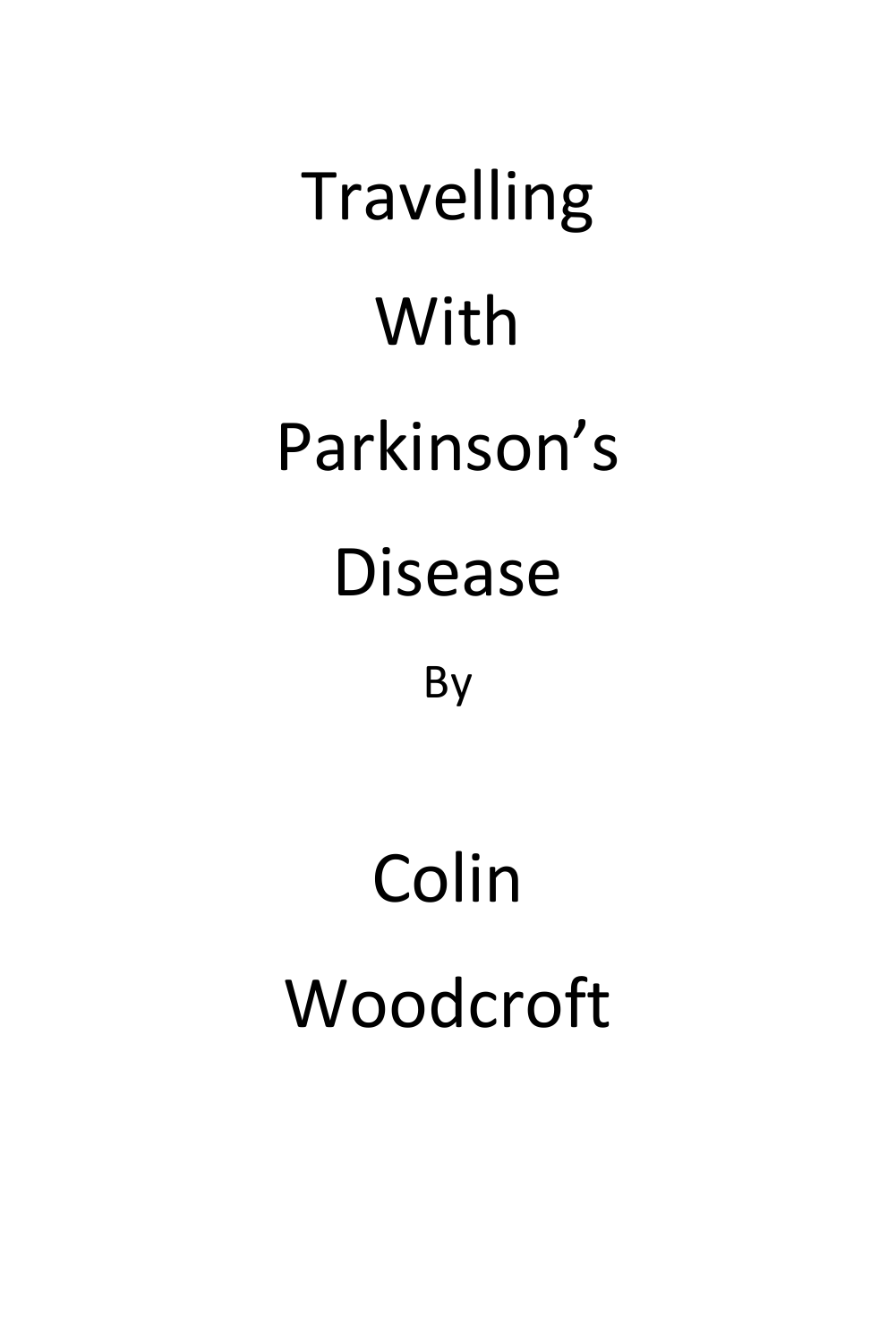# **About the Author**

Colin Woodcroft is an Australian author, who had his first book, *Time Traveller* published in 2014. Colin lives in the Sutherland Shire in New South Wales with his wife and two of his three children. He is a retired primary school teacher who has written four books since his retirement. He was diagnosed with Parkinson's disease in 2005 and his second book was written about his experiences with dealing with Parkinson's. Since his diagnoses he has become a gym fanatic, as he searches for ways to combat this crippling disease.

Apart from writing books, Colin also has interests in music, history, playing golf, walking, movies and watching most sports.

Published books to date:

Time Traveller 2014

Living with Parkinson's disease 2014

Songs of my Time 2015

Travelling with Parkinson's disease 2016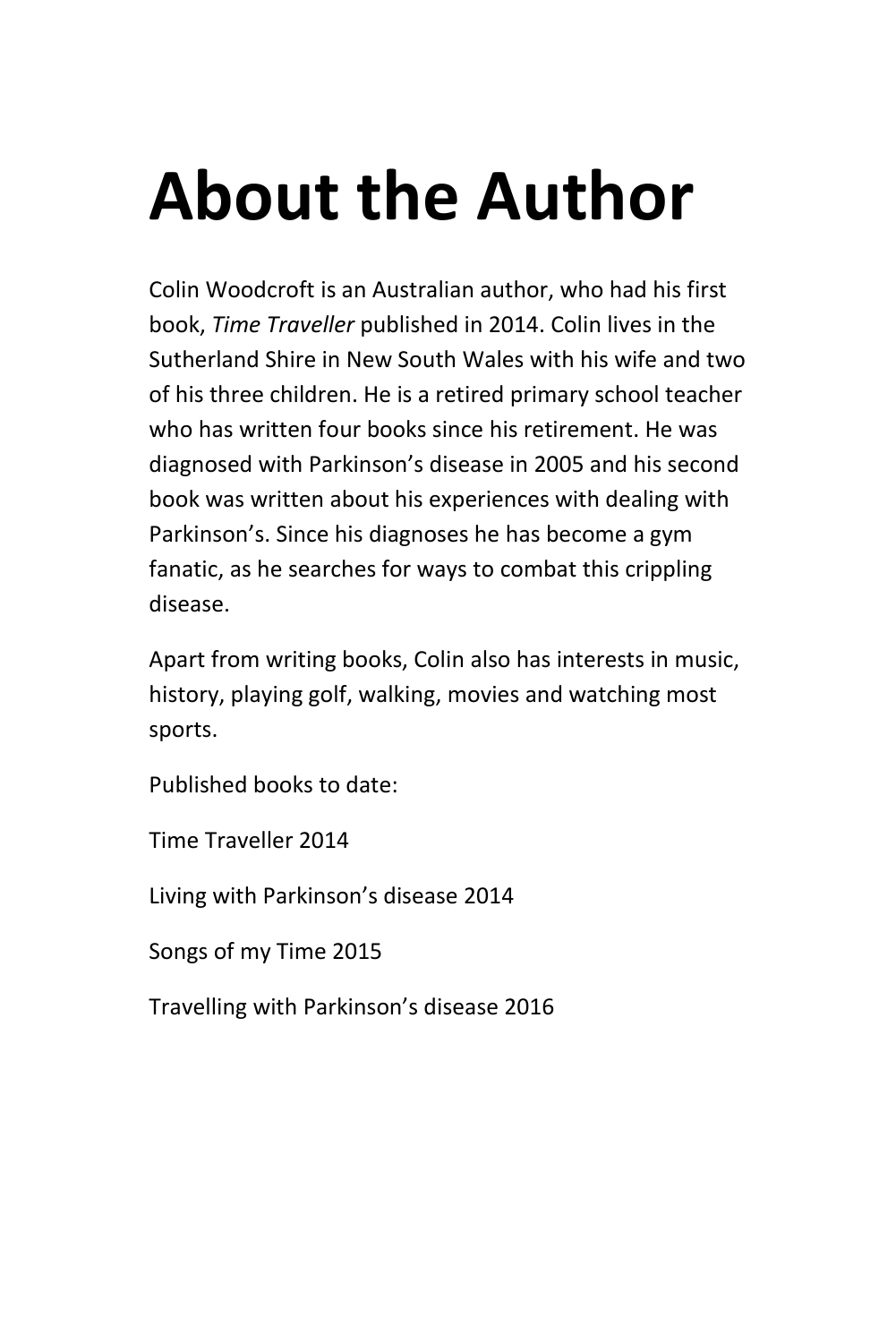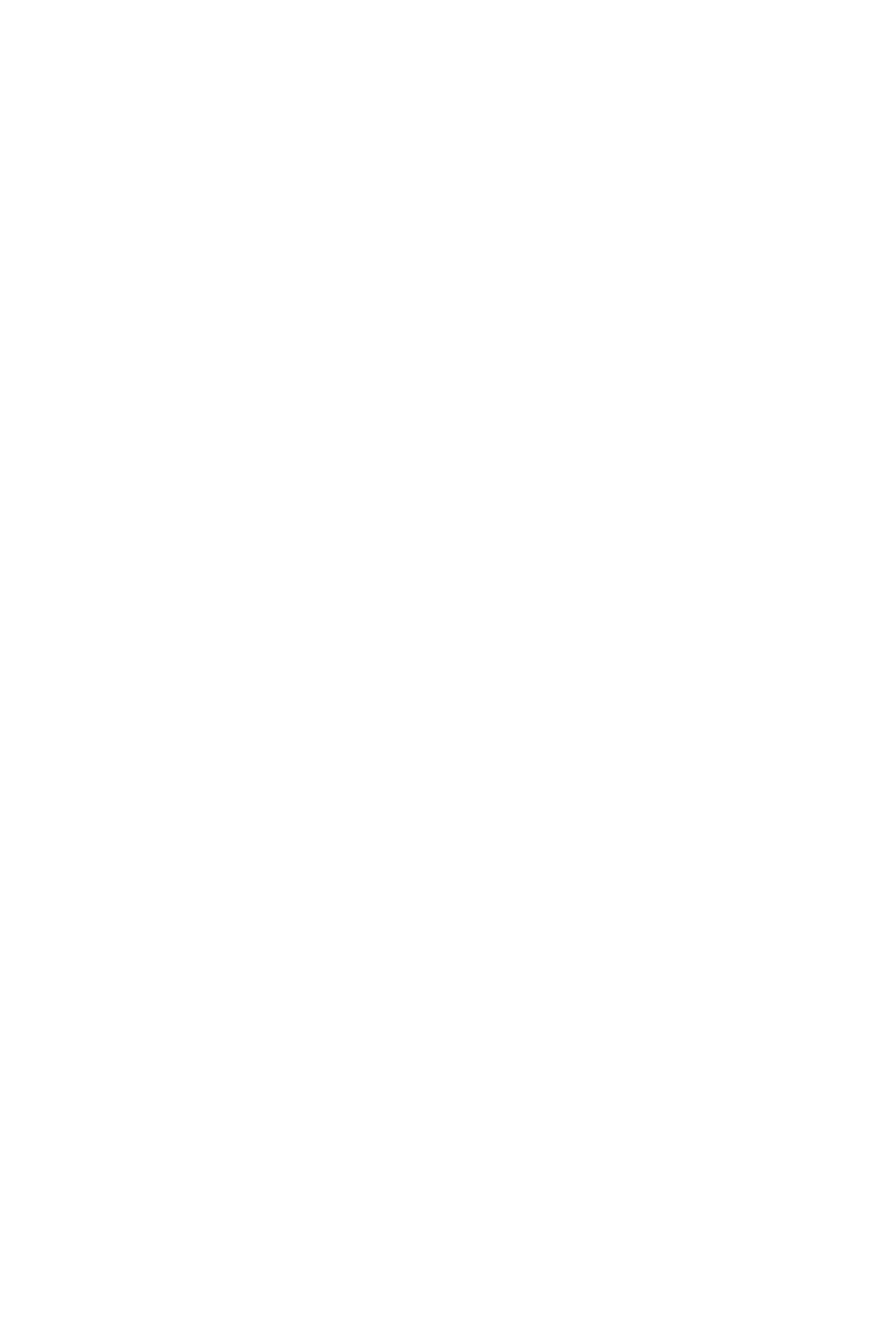#### **Chapter One**

#### **Introduction**

So you have been diagnosed with Parkinson's disease…no big deal. Rubbish! Yes it is a big deal! You'd better believe it. My point is simple- yes it is a serious disease, but once diagnosed you need to accept it and get on with life. Yes it is a 'bummer' of a disease, in fact a shocker but hey, what can you do about it? Precious little. Or can you?

Once you have been diagnosed with it, it is how you deal with it that counts. You basically have two ways to go  $$ you either accept it and positively live with it or you reject it, become depressed and feel sorry for yourself. You can take the high road or the low road. The high road will still have bumps, detours and wrong turns along the way but you will feel the sunshine on your back and every now and then you have a day where you feel you are purring like a Jag. The low road, once you get on it will feel like the clouds are gathering and the skies darkening as you negotiate a series of hairpin bends.

The high road will allow you to get to the top of the mountain and stare down into the valley and see where you have been, while plotting your course for the near future. Sadly while taking the low road you will invariably be surrounded by craggy mountains that are becoming impenetrable as you wallow in the mire.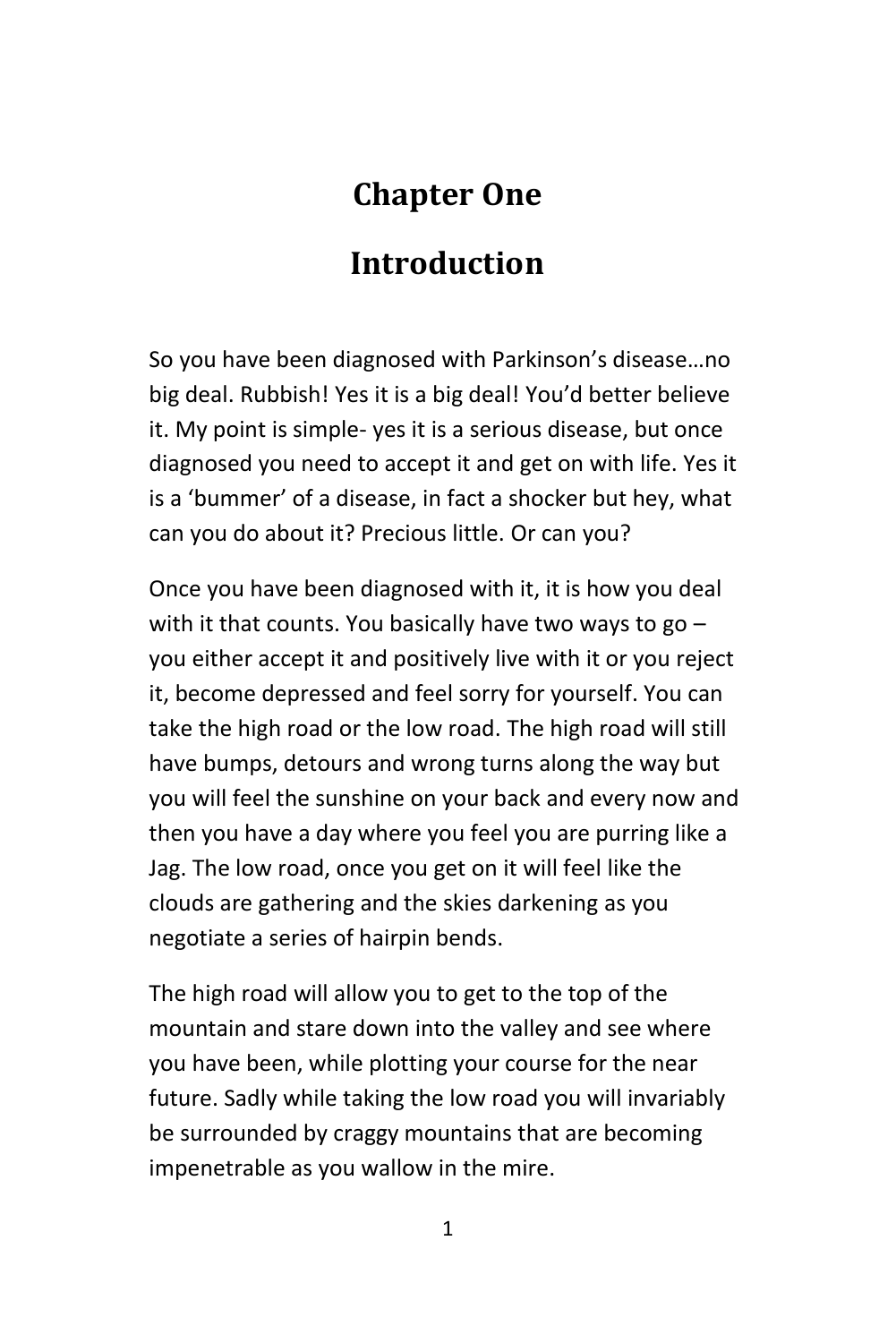For me the decision to take the high road or the positive approach to combat Parkinson's disease was easy. At fifty years of age (I was diagnosed at fifty years old) I had a lot of living to do and I was not going to allow this disease to 'cramp my style'. I am a batsman in for the long haul – I have just passed fifty and I am looking at bringing up a century. So I have put on my helmet to protect me from the many and varied bouncers that will be bowled at me. There will be aching, stiff backs, insomnia, tiredness, a struggle with fine motor skills just to name a few. But my aim is to block as many problems as possible and to do my own attacking at these obstacles.

Put simply I have things to do and places to go and this disease is not going to stop the train from getting through! So strap yourself in, tighten your belt and join me in a ride that will certainly hit some barriers, but will also put a smile upon our faces as we keep living our lives and meeting challenges.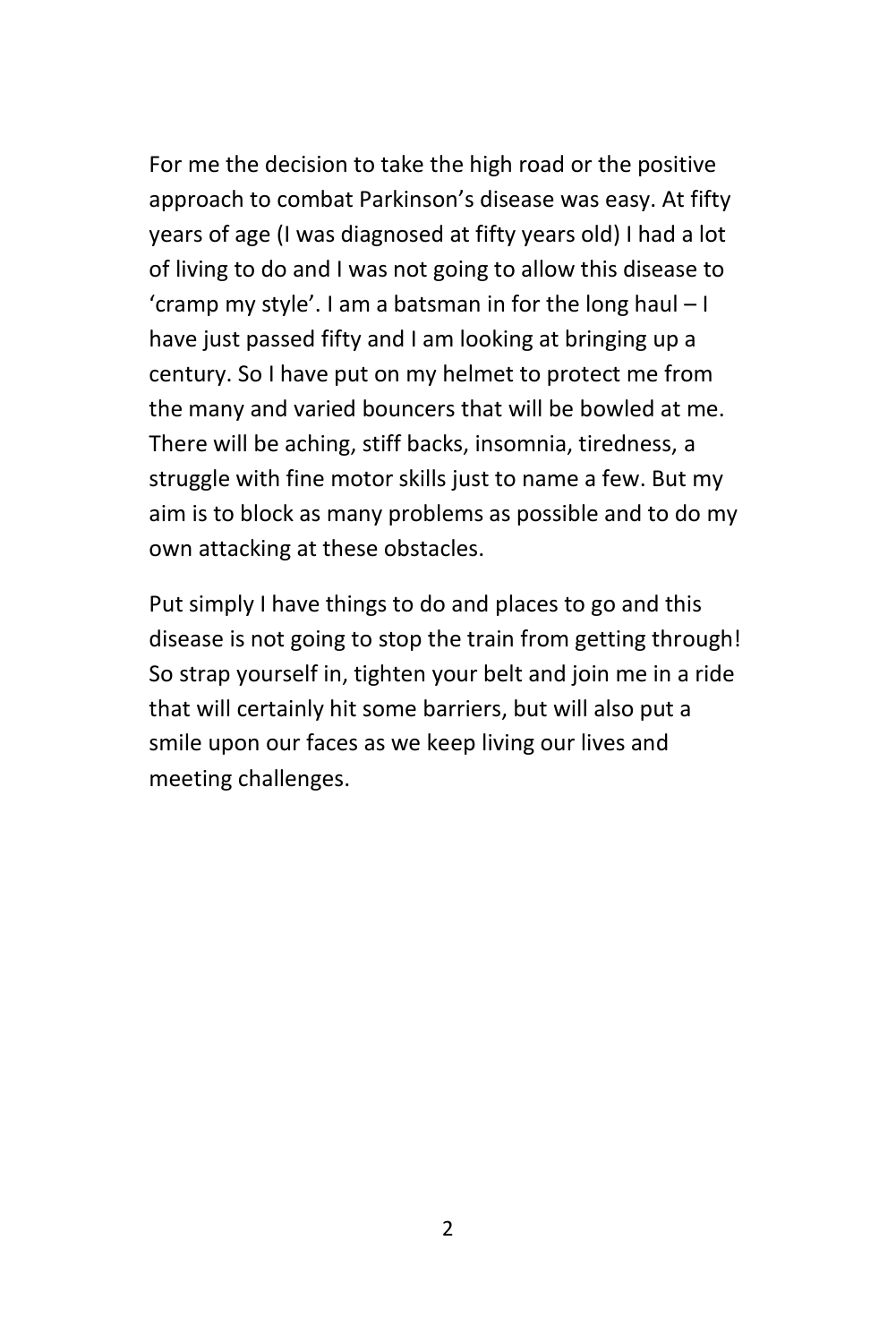## **Chapter Two**

### **Facts, Fiction and Fantasy**

Let's get a few things straight about Parkinson's disease ....

#### **Facts**

- I was diagnosed with Parkinson's disease in 2005
- Life is harder having Parkinson's
- Everything changes once you have Parkinson's
- I wish I didn't have Parkinson's
- The disease and its symptoms will impact on my lifestyle
- Parkinson's is a debilitating disease
- A balanced medication can steady the disease
- The effects of Parkinson's is different for each individual
- There is no cure for the disease at present
- The progress of the disease is different for each patient
- Some sufferers can benefit from a head operation
- Anyone, male or female, young or old can get the disease
- The symptoms of Parkinson's can be very frustrating
- My symptoms have deteriorated a little over ten years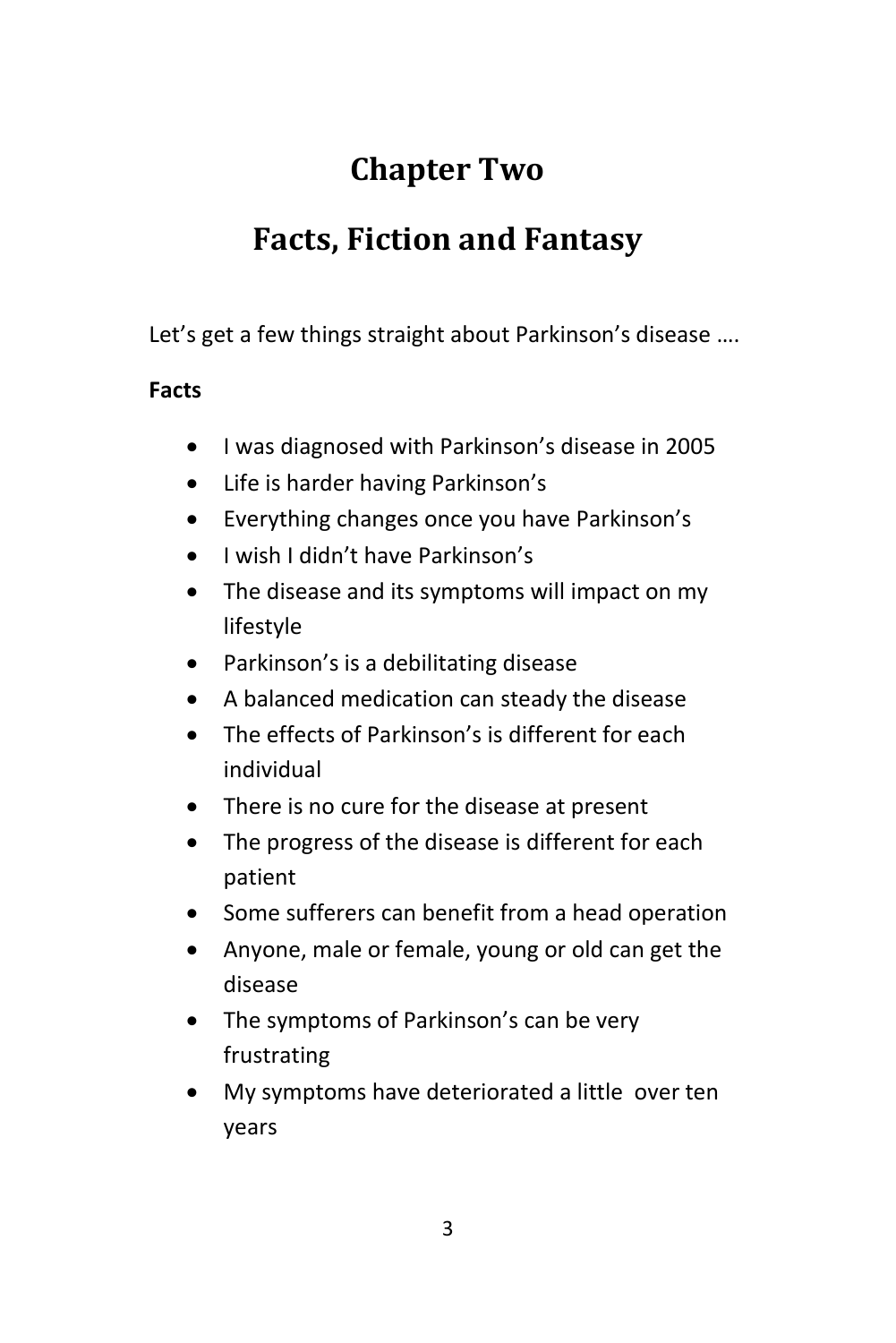- I can still perform all functions necessary for my lifestyle.
- I sometimes forget to take my medication
- My medication keeps me on an even keel
- I need a support group (family & friends) even though I can manage everything myself
- A sense of humour will help you cope with the disease
- Depression can engulf you, so be aware
- Above all a positive attitude is essential to hold the disease at bay

#### **Fiction**

- There is a cure for Parkinson's disease
- Nothing changes once diagnosed with Parkinson's
- Having Parkinson's is no big deal.
- The disease and symptoms won't get any worse
- I don't care that I have Parkinson's
- I can still do everything fine, regardless of having Parkinson's
- Parkinson's disease is hereditary
- Mainly men catch the disease
- Most people won't get Parkinson's until they are 70 years old
- Only weak people get the disease
- Most people would recognise someone with Parkinson's because of how they walk.